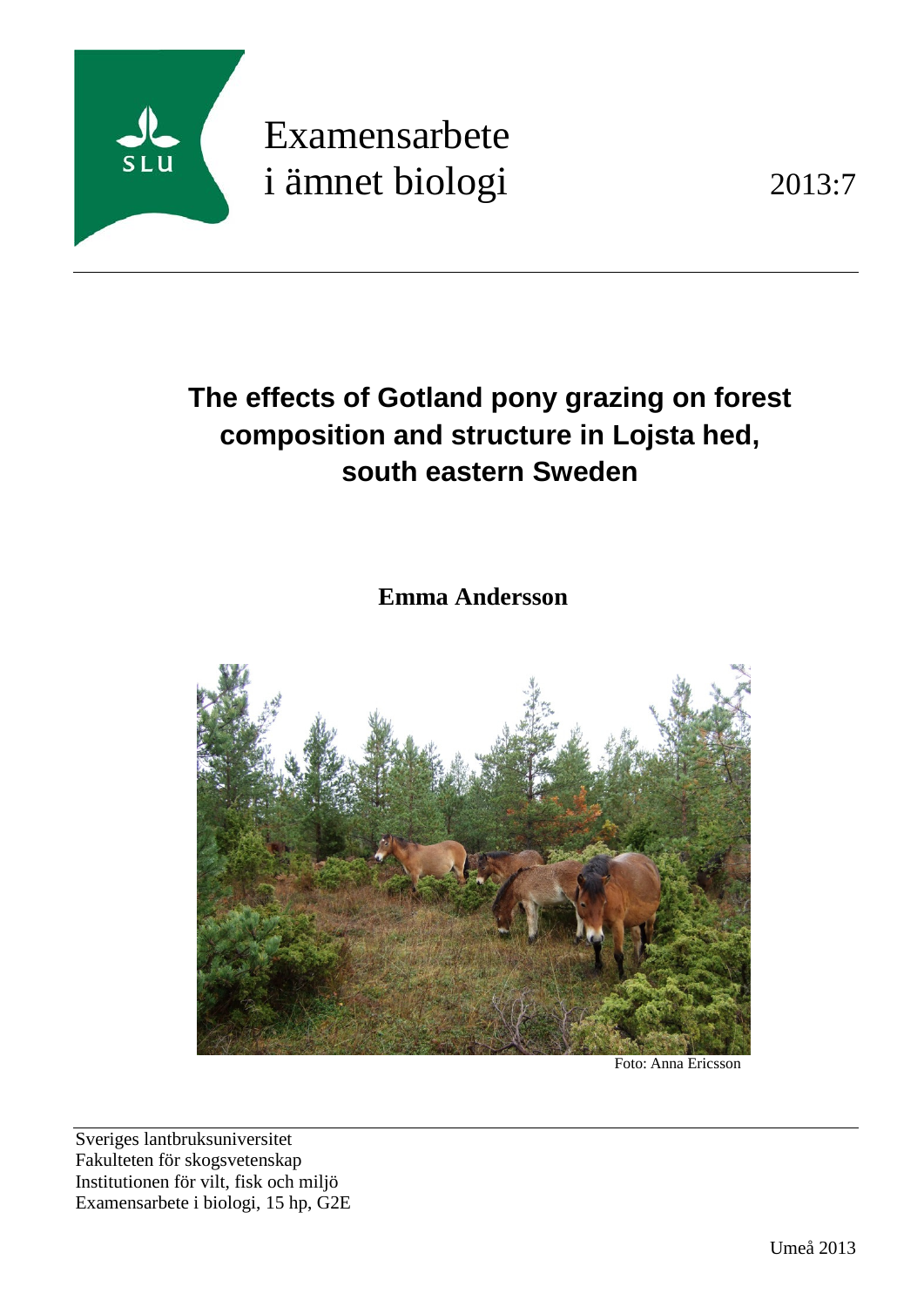

# Examensarbete i ämnet biologi 2013:7

# **The effects of Gotland pony grazing on forest composition and structure in Lojsta hed, south eastern Sweden**

**Effekten av hästbete på skogens struktur och sammansättning på Lojsta hed, sydöstra Sverige**

**Emma Andersson**

Keywords: horse grazing, ground cover, height structure, Gotland, Lojsta hed

**Handledare: Lars Edenius och Carl-Gustaf Thulin 15 hp, G2E Examinator: Jean-Michel Roberge Kurskod EX0571** 

SLU, Sveriges lantbruksuniversitet Swedish University of Agricultural Sciences Fakulteten för skogsvetenskap Faculty of Forestry Institutionen för vilt, fisk och miljö Dept. of Wildlife, Fish, and Environmental Studies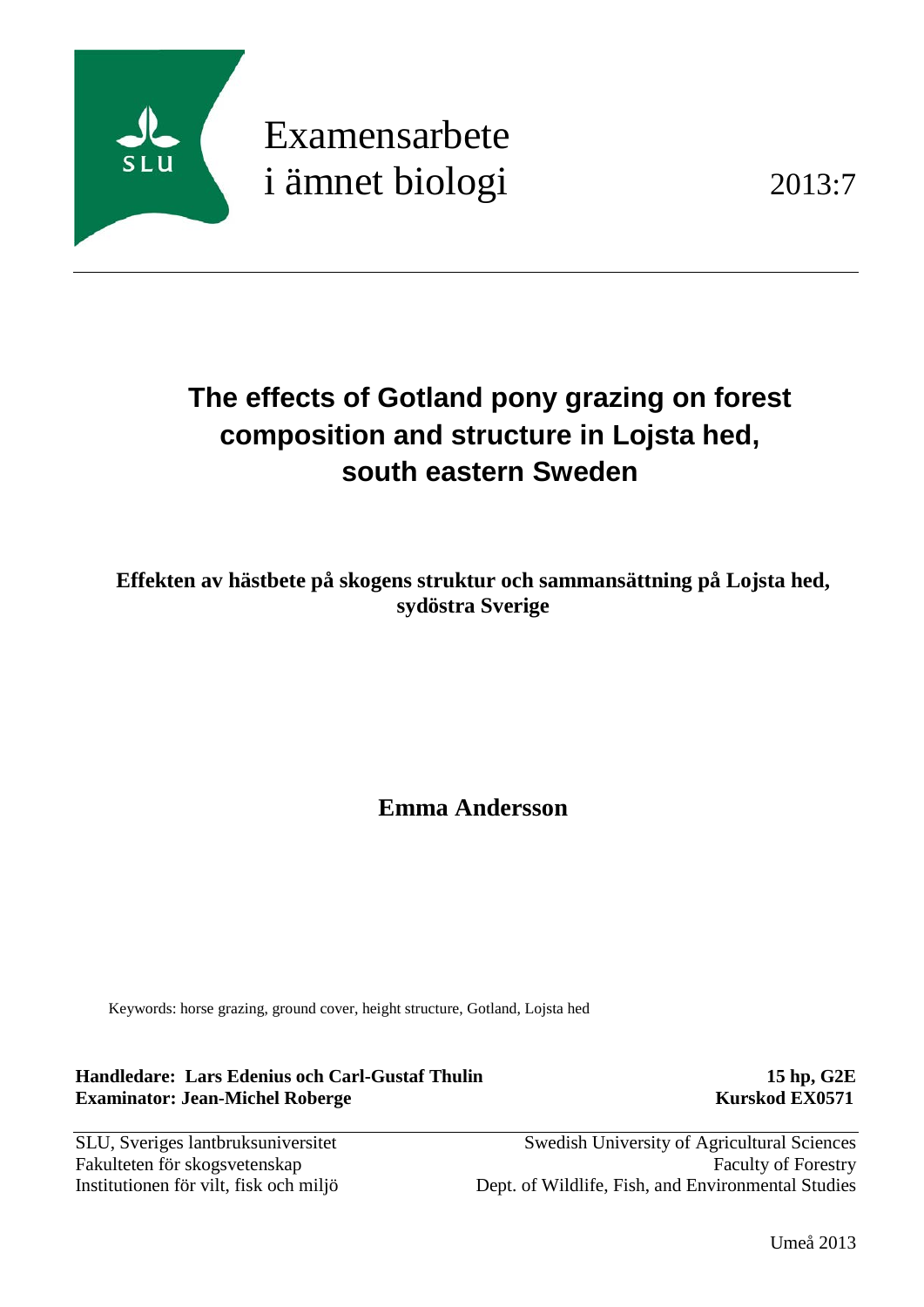# **Abstract**

Livestock animals affect their environment in a number of different ways, mostly through grazing and trampling. This study focused on the effects of Gotland pony grazing on forest structure and diversity, and the impact on ground cover. To compare the fenced and grazed area with a reference area outside the enclosure a number of transects were used. The study showed that there was no significant difference in height structure and diversity between the compared sites; however, there were a significantly higher proportion of damaged trees inside the enclosure. The ground cover variables showed a higher amount of bare soil, plant litter and wood-rush (*Luzula sp.*) inside the enclosure whilst grass was more frequent in the reference area. This is probably promoting disturbance-tolerant species. However, the results do indicate that the higher amount of grazing might be homogenizing the forests undergrowth. The implications of this study suggest that the way the horses are kept need to be modified in order to continue to maintain the desired open forest structure. Due to the lack of knowledge on the horses' effect on ecosystem functions further studies on other taxa is advisable as well.

# **Sammanfattning**

Herbivorer påverkar sin omgivning på en mängd olika sätt, bland annat genom bete och tramp. Den här studien utfördes vid Lojsta hed på Gotland och behandlar effekten av betande hästar på trädsamhällets höjdstruktur och diversitet samt marktäckningsfaktorer. Studien är en jämförelse mellan ett hägnat område som årligen betas av russ mellan juli-november, och ett referensområde utanför hägnet. Genomgående återfanns ingen effekt på höjdstruktur eller diversitet, men andelen skadade träd var högre inom det hägnade området. Marktäckningen var påverkad på så vis att det var en högre andel bar mark, förna och fryle (*Luzula sp.*) inom det hägnade området medan andelen gräs var högre i referensområdet. Resultatet antyder också att hästarna har en homogeniserande effekt på de lägre trädskikten i skogen. Hästarnas närvaro gynnar förmodligen också arter som är störningstoleranta. Studien föreslår att sättet hästarna hålls på kan behöva modifieras för att fortsätta bidra till öppethållandet av skogen. På grund av den bristande mängden kunskap om hästarnas effekt på ekosystemet är fortsatta studier i ämnet av stort intresse.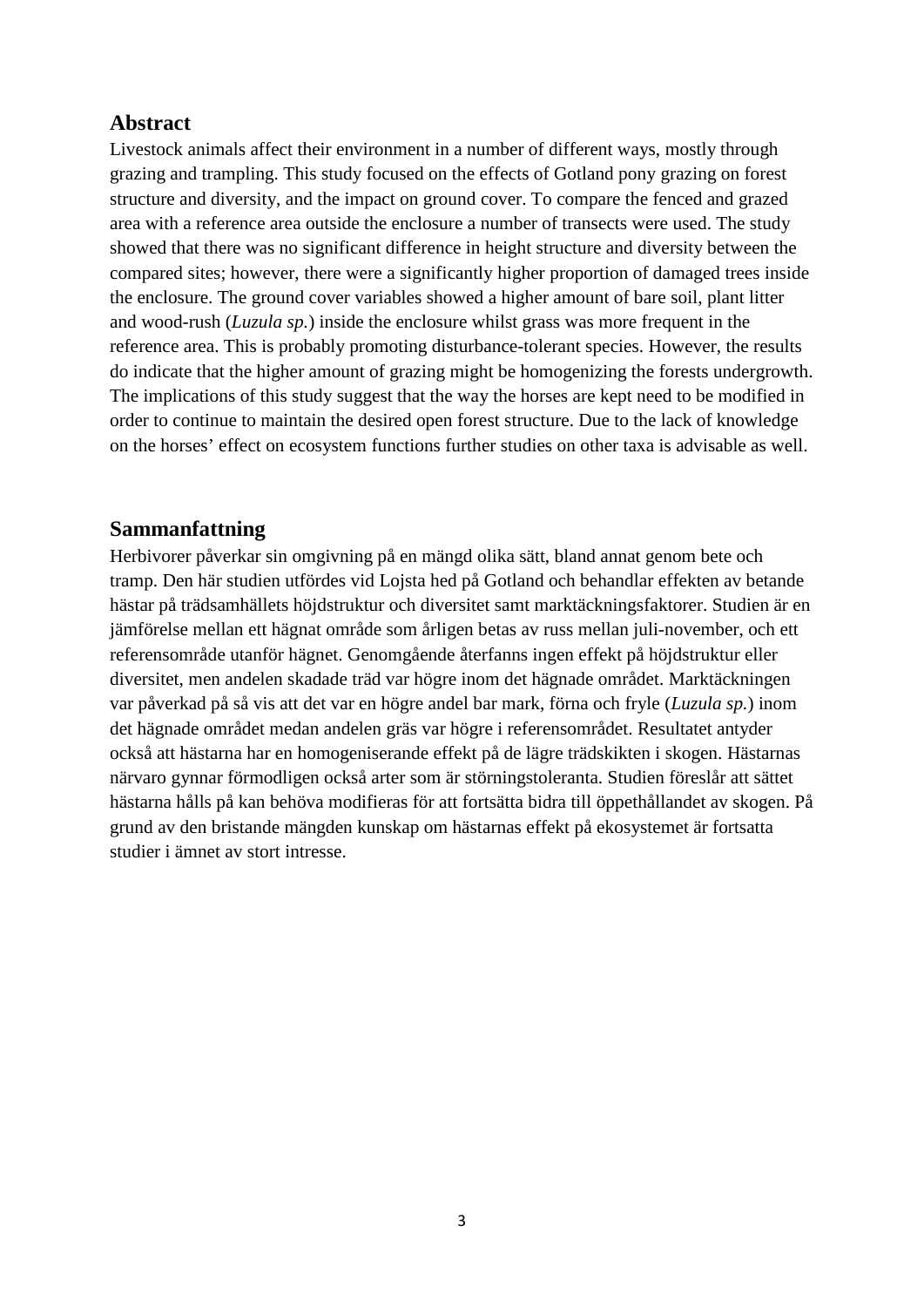# **Introduction**

#### **Grazing megafauna and historic land use**

A contested theory is that for thousands of years ago large mammalian herbivores like wild bovids and equids roamed Europe forming parts of the landscape into relatively open forested grasslands (Olff et al. 1999, Pykälä 2000, Donlan et al. 2005). When humans colonized these areas the grazing megafauna was hunted and became partially extinct which altered the ecosystem (Donlan et al. 2005, 2006) into a more tree and shrub dominated landscape (Fahnestock & Detling 1999, Öckinger et al. 2006). The megafauna was to some extent replaced by human agriculture and grazing by domesticated livestock such as sheep, cattle and horses (Pykälä 2000), but the amount of small-scale farming and grazing are currently declining in many parts of Europe. In Sweden about 70% of meadows and grazing pastures have been lost over the years 1891-2007 (Figure 1; Jordbruksverket 2012). The biodiversity of such areas will continue to decrease (Axelsson Linkowski 2012, Jordbruksverket 2012) and traditional ecosystem functions and cultural values are also threatened by this decline in small-scale farming. (Kuijper et al. 2010a, Axelsson Linkowski 2012).



Figure 1. The decline in meadows and grazing pastures in Sweden 1891-2007 (Jordbruksverket 2008).

In Sweden there is a long history of keeping pastures and grazing in forests, all which have reassured the biodiversity of semi open landscapes. However, the declines in agricultural methods like small-scale farming and grazing pastures are now starting to worry conservationists (Axelsson Linkowski 2012). A phenomenon related to this is that for each new generation what is considered base line conditions will shift so that a degraded state is considered normal, which is known as the shifting baseline syndrome (Pauly 1995). In the Netherlands the use of free-ranging livestock, primarily cattle and horses, as an introduced part of the ecosystem is quite common (Olff et al. 1999, Kuiters & Slim 2003) but in many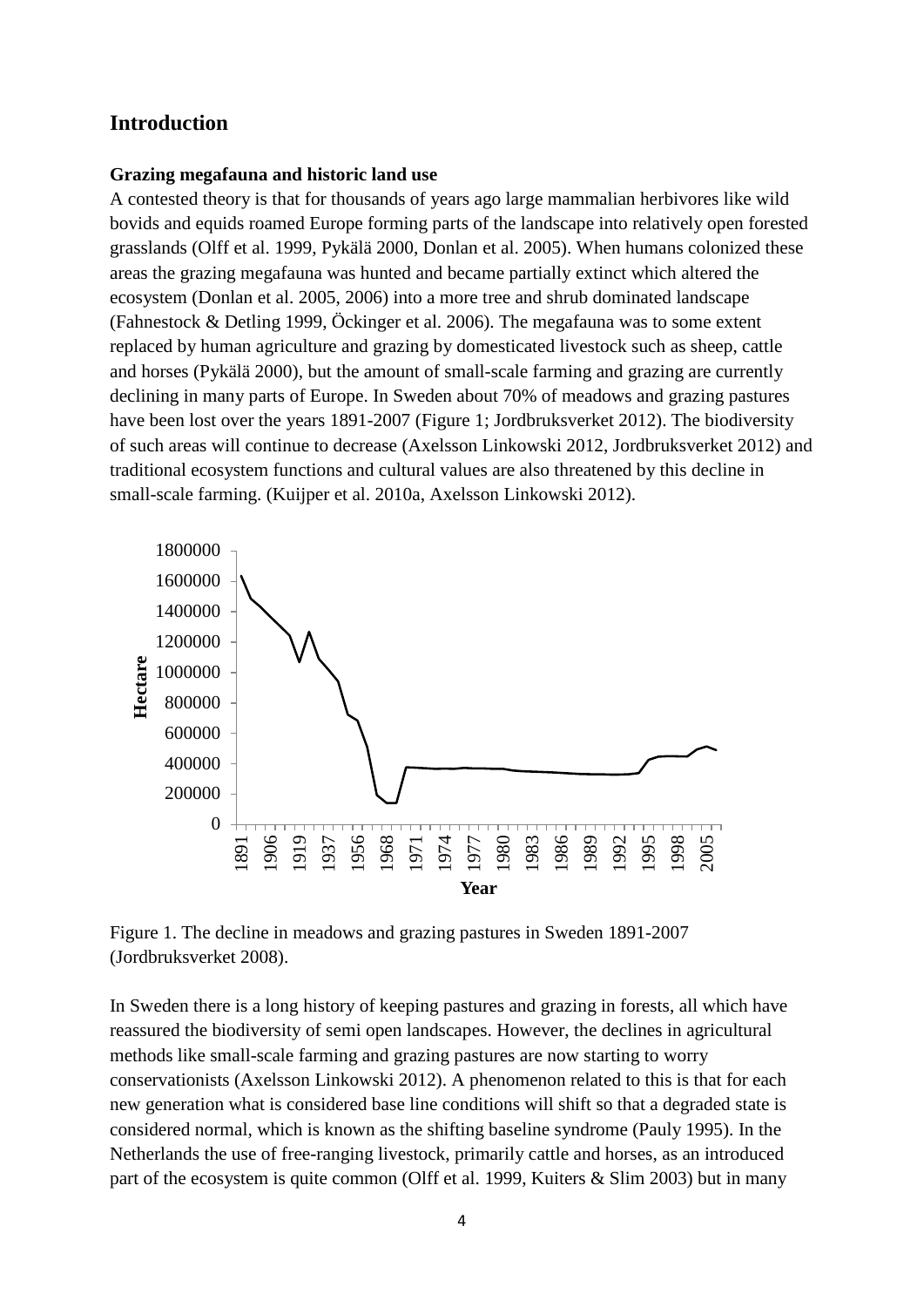places the importance of traditional animal husbandry as a conservation tool is insufficiently known (Axelsson Linkowski 2009, Rigueiro-Rodriguez et al. 2012).

# **Ungulates and their effect on their environment**

Both wild and domesticated ungulates affect their environment directly or indirectly, either as grazers who feed primarily on grass and forbs or as browsers, which prefer to feed on woody vegetation (Holdo et al. 2009). The effects mammalian herbivores have on plant communities vary with a number of factors and the plants response will also differ depending on herbivory type, timing, intensity and frequency (Fahnestock & Detling 1999, Pykälä 2000). The environmental resources available for growth will also affect the plants (Fahnestock  $\&$ Detling 1999).

A study made by Kuijper et al. (2010a) at Bialowieza Primeval Forest in Poland shows that browsing ungulates such as moose (*Alces alces*) and roe deer (*Capreolus capreolus*) and intermediate feeders such as European bison (*Bison bonasus*) and red deer (*Cervus elaphus*) influence both total tree recruitment and species composition of trees recruiting into a size class of >50 cm. Kuijper et al. (2010a) also suggest that the composition of the mature tree stands probably are affected by the pressure carried out by ungulates on trees in early life stages.

Horses (*Equus sp.*) are considered typical grazers and mostly affect their surroundings by trampling and grazing on grass and herbaceous plants (Duncan 1992). They also affect their environment through seed dispersal, thereby favoring the establishment of disturbancedependent and/or grazing tolerant species (Kuiters & Slim 2003). A study made by Kuiters & Slim (2003) showed that horses, in conformity with browsing ungulates, can prevent the regeneration of trees through grazing, but since free-ranging horses are rather selective in habitat use and prefer grasslands over woodlands the total impact on the tree community may not be as large as expected. However, Olff et al. 1999 showed that horses grazing unselectively on grass could unintended graze on small seedlings, affecting the recruitment of trees.

# **The Gotland pony and Lojsta hed**

The Gotland pony is believed to have arrived to Gotland about 5000 years before present as indicated by archaeological findings of horse remains from the Iron Age (Ejendal  $\&$ Hollström 2004, Hollström 2010). How the pony came to Gotland is uncertain, but since there is no evidence of a former land bridge between Gotland and the mainland (NE.se 2013) the ponies are likely brought to the island by humans (Hollström 2010).

The ponies were used for farm work, but there were also free roaming ponies all over the forested areas of southern Gotland. There were no fences and the ponies fed on whatever they could find (Lojstahedrussen.se 2013). During the later parts of the 19th century there was a severe decline in the free-roaming population due to hunting and selling of the ponies. During early 20th century there were only about 150 free roaming individuals left, and in the 1910s the breeding in the wild had stopped completely and only eight ponies remained. These ponies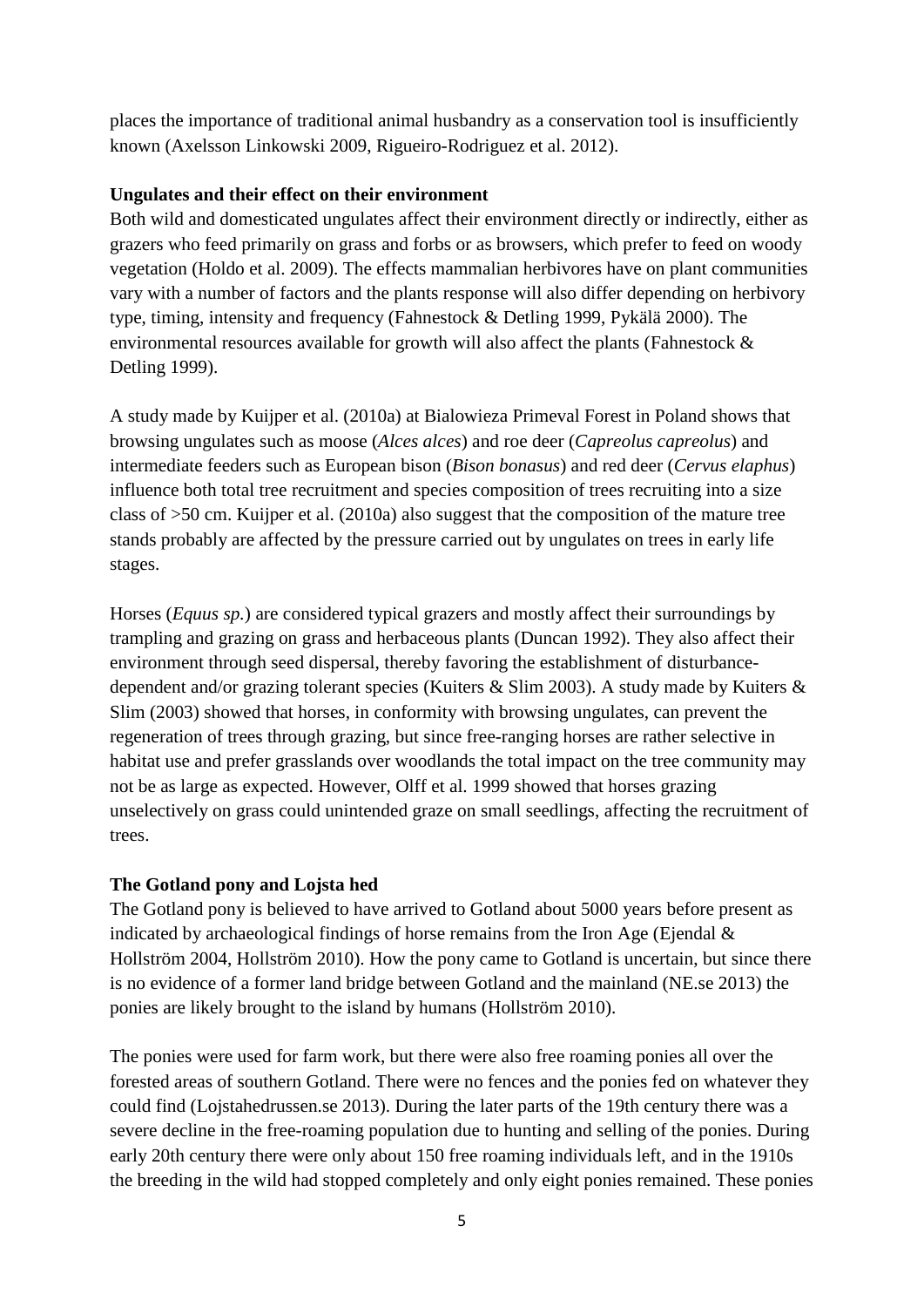were rounded up and protected within a 100 hectare fenced area named Lojsta hed and all living Gotland ponies originate from these eight individuals (Hollström 2010, Lojstahedrussen.se 2013). In 1932 the fenced area at Lojsta hed was extended to cover about 450 hectares (Hollström 2010).

# **The current pony population at Lojsta hed**

Today Lojsta hed is a reserve where the ponies are kept under relatively feral conditions. Since 1984 the reserve covers about 650 hectares of forest in various succession stages, mires and more open but still forested areas. During the year the horses are moved between three enclosures in the reserve depending on season. Since overall size of the enclosures varies, the density of animals in them also varies (Table 1; Lojstahedrussen.se 2013).

This keeping of horses, where the ponies are semi-domesticated and are born, live and die on Lojsta hed, is unique in Sweden. They are only rounded up a few times every year to get hoof care, change enclosure, be evaluated for the studbook or have the foals separated from the herd. The overall ambition with this horse facility is to conserve the breed in a historical form, involving genetics and the cultural heritage of "free roaming" horses on Gotland (Ejendal & Hollström 2004, Hollström 2010). According to the County Administrative Board (2004) the horses also play an important role in keeping the forest in a desired open stage in the nature reserves at Lojsta hed.

The Gotland pony is one of the last of Sweden's native horse breeds, classified as endangered by the European Union (Lojstahedrussen.se 2013). As for all other European horse breeds it is believed that the Gotland pony originated from the wild tarpan (*Equus ferus ferus*) (Ejendal & Hollström 2004, Hollström 2010). In the reserve the horses feed on the available vegetation, except during winter when they are supplementary fed with hay every other day. In the spring during the foaling period the mares also get concentrated fodder (Ingvar Andersson, pers. comm. 2013).

There are about 50 mares in the pony reserve during winter, so when the foals arrive the herd expands up to approximately 80 animals. Each year between June and late August a stallion also joins the herd to facilitate reproduction (Ejendal & Hollström 2004). The number of horses in the herd is regulated through the removal of foals during fall. A couple of filly-foals are saved in the herd to compensate for losses due to age, while the rest of the foals are sold on the open market to become riding ponies or pony trotters. Old broodmares who are no longer productive are put down after two years of not having a foal (Ingvar Andersson, pers. comm. 2013).

| <b>Enclosure Duration</b> |               | Size (ha) | Density/1000 ha Notes |                                                    |
|---------------------------|---------------|-----------|-----------------------|----------------------------------------------------|
| Fall                      | July-November | 300       |                       | 167-266 One stallion, around 50 mares and 30 foals |
| Winter                    | November-June | 150       |                       | 333 About 50 mares and youngsters                  |
| Summer                    | June-July     | 200       |                       | 250-400 One stallion, around 50 mares and 30 foals |

Table 1. Residential time and density of ponies in the different enclosures.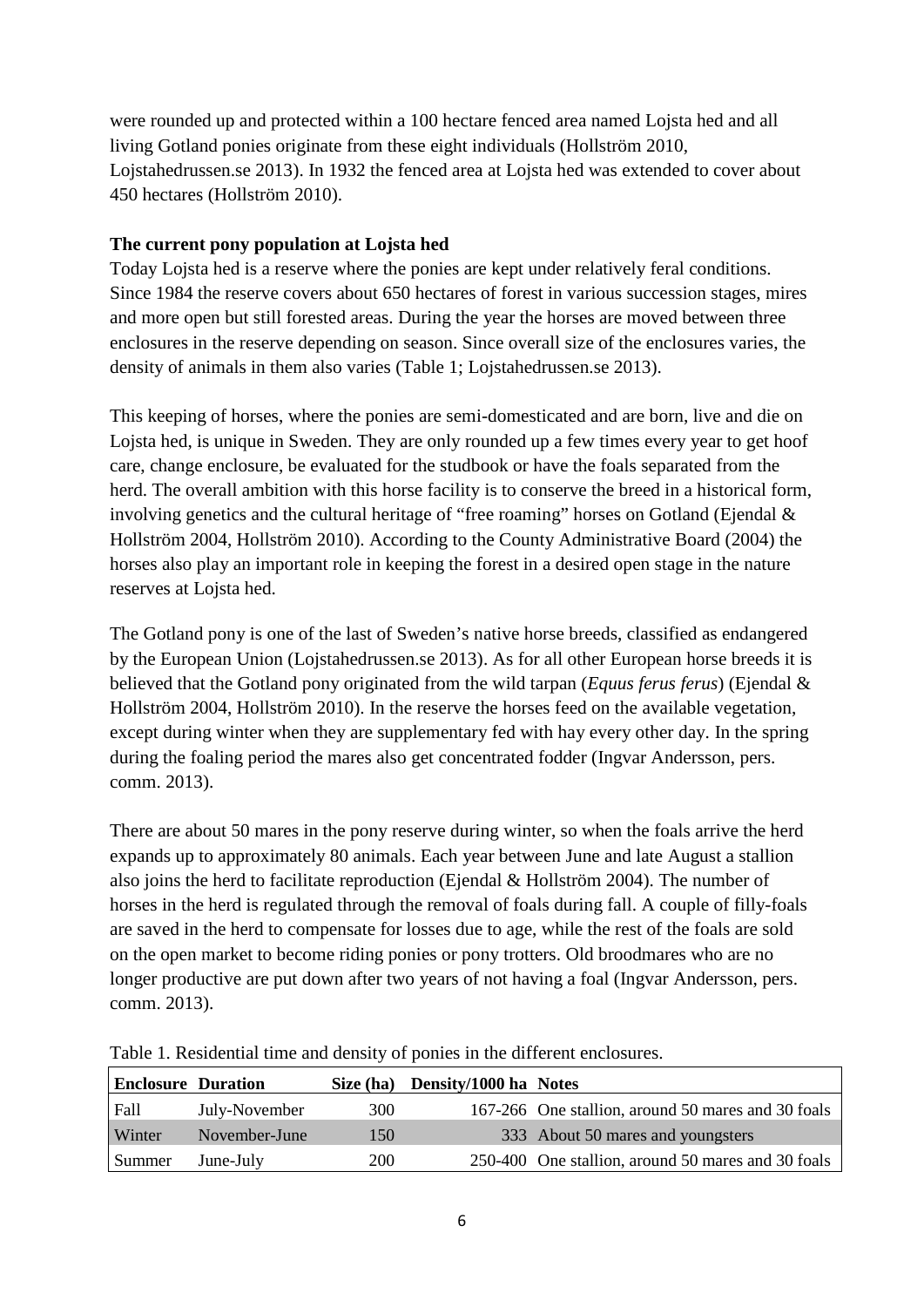# **Aim of the study**

The aim of this study was to determine if the ponies on Lojsta hed through their grazing and trampling are affecting the plant community, focusing on tree and shrub height structure, composition of woody plants and ground cover. The following hypothesises were tested:

- 1. The ponies are affecting the forest structure by altering the recruitment of young (small) tree plants into the tree community either directly through their feeding activities or indirectly through trampling.
- 2. The diversity of trees and shrubs in the enclosed area should be higher than in the reference area due to the ponies feeding and trampling activities.
- 3. Feeding activities by high density of ponies should result in a lower amount of grass inside the enclosure. Furthermore, due to trampling the proportion of bare ground should be higher inside the enclosure.

# **Materials and method**

# **The study area**

The study area is located on the island of Gotland (N 57°30', E 18°33') outside the Swedish southeast coast (Figure 2). Mean precipitation is about 600 mm per year and the area has a mean year temperature of  $7^{\circ}$  C (SMHI 2009). The inner parts of the island have continental climate and the island is quite windy all year round (SMHI 2013). The bedrock of Gotland consists mainly of limestone and the soil types both inside the enclosure and in the reference area are till and washed sediments (SGU 2013).



Figure 2. The location of Gotland and the study area Lojsta hed (Lojstahedrussen.se 2013).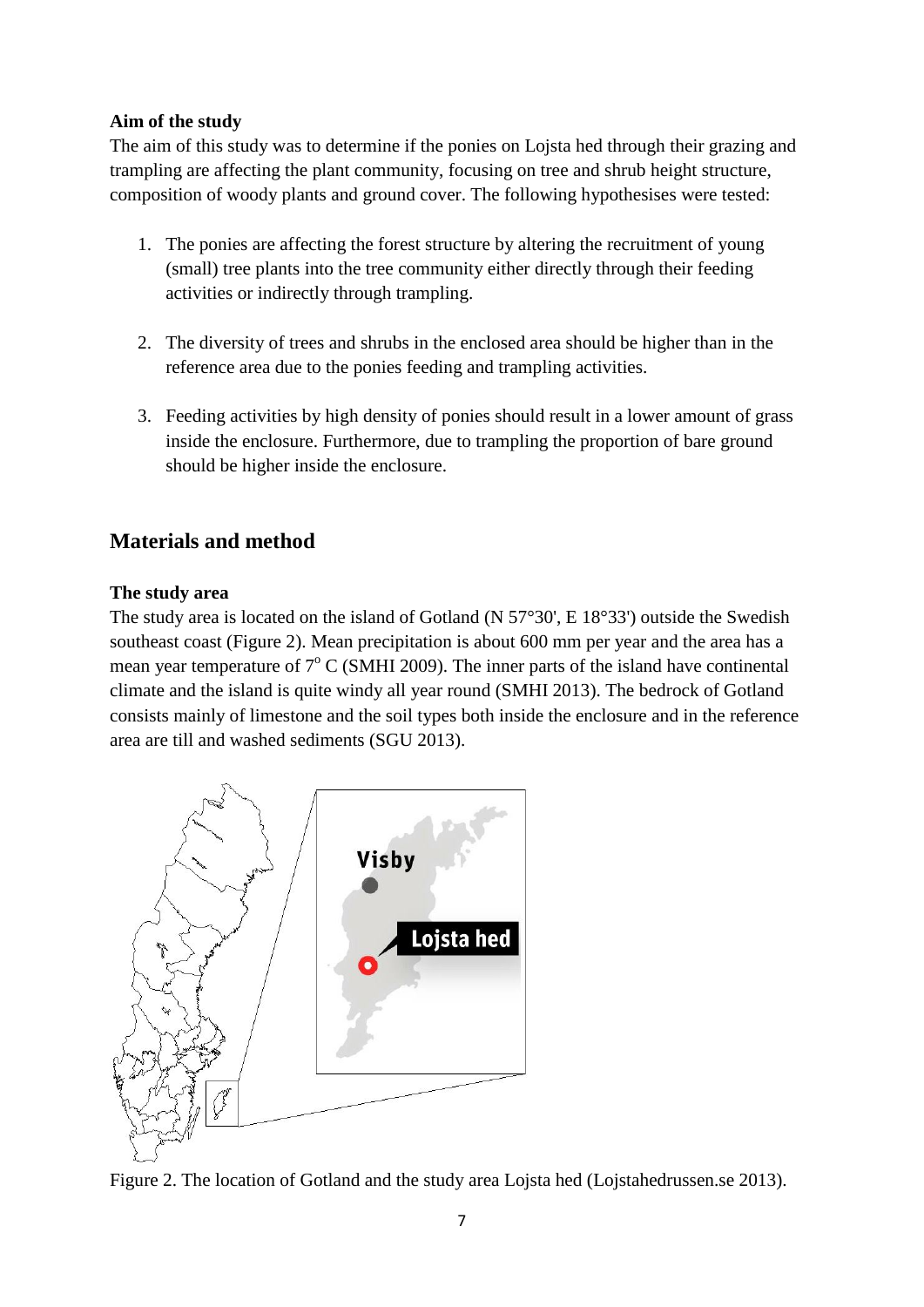In addition to horses there is also roe deer and European hare (*Lepus europaeus*) browsing in the area. Mountain hare (*Lepus timidus*) and common rabbit (*Oryctolagus cuniculus*) are also present on the island, but whether or not they occur within the survey area is unclear.

# **Survey method**

The possible effects of ponies on the vegetation was surveyed in transects 50 m long and 2 m wide, with 25 transects inside the enclosure and 23 outside (Figure 3). For the survey the enclosure used by the horses during July-November was chosen. This area was chosen for three reasons; 1) here the horses spend the most amount of time, 2) the northern parts of the enclosure, where the survey was done, is a nature reserve where no forest management actions have been done for a long time (County Administrative Board 2004) and 3) the ponies are not supplementary fed during this time period (Ingvar Andersson, pers. comm. 2013). The forest in the survey area consisted of older forest dominated by pine (*Pinus sylvestris*) in the canopy and alder buckthorn (*Rhamnus frangula*) and juniper (*Juniperus communis*) in the undergrowth (County Administrative Board 2004).

The reference sites were preferentially without traces of forestry and resent grazing from livestock animals.

The starting points for the transects inside the enclosure were randomly chosen using a 100x100m grid covering the selected forest type, this was done using the software ArcGIS 10. The starting points for the reference sites were chosen in a similar biotope. The direction of the transect from the starting point was randomized in advanced with eight possible outcomes  $- S$ , N, W, E, SE, SW, NE and NW.

# **Trees**

Variables collected along each transect included:

- Species (trees and shrubs)
- Height in classes (0,2-3 m (seedlings), 3-5 m (saplings), 5-10 m, 10-15 m, 15-20 m,  $20 > m$ )
- Damage (browsed twigs, gnawing on bark and undefined damage was separated)
- Diameter at breast height (for trees  $\geq 1.3$  m)
- Status (Alive, dead standing, dead fallen)

Trees were counted if more than half the trunks width was inside the transect border (within one meter from the measuring tape). Fallen trees were counted if the butt was located inside the transect. If a tree was split underneath ground surface it was counted as two or more individuals, and if it was split above ground as one.

# **Ground cover**

Variables of presence/absence included:

- Ground coverage (Table 2) beneath metre marking 0-49 m, 50 points/transect
- Faeces from horse and roe deer, if the measuring tape ran over it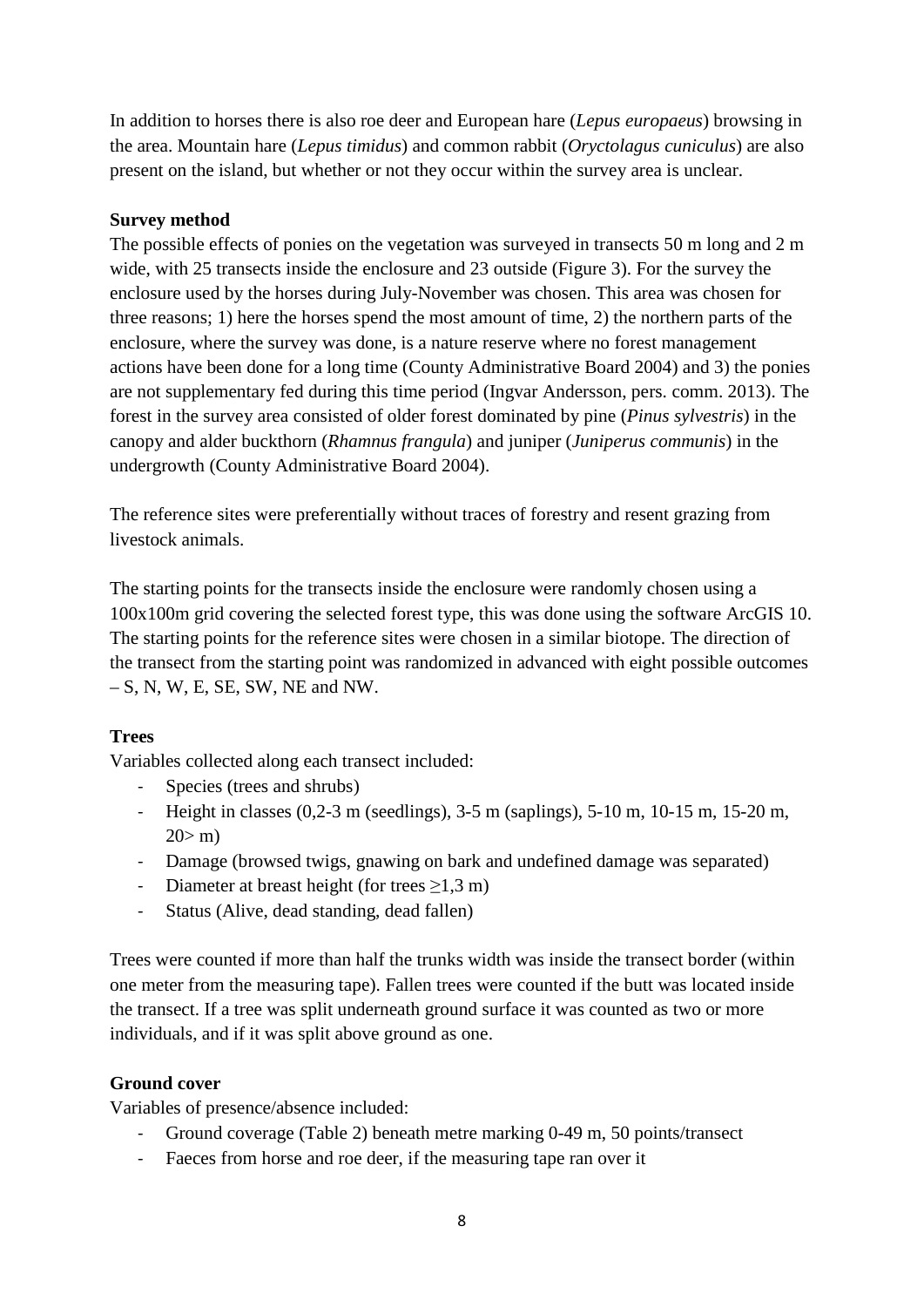Coordinates of the starting point were noted from the GPS, which was placed at the starting point in the beginning.

All data was logged in Allegro field collector and all maps were made using ArcGIS 10.



Figure 3. The starting points of each transect.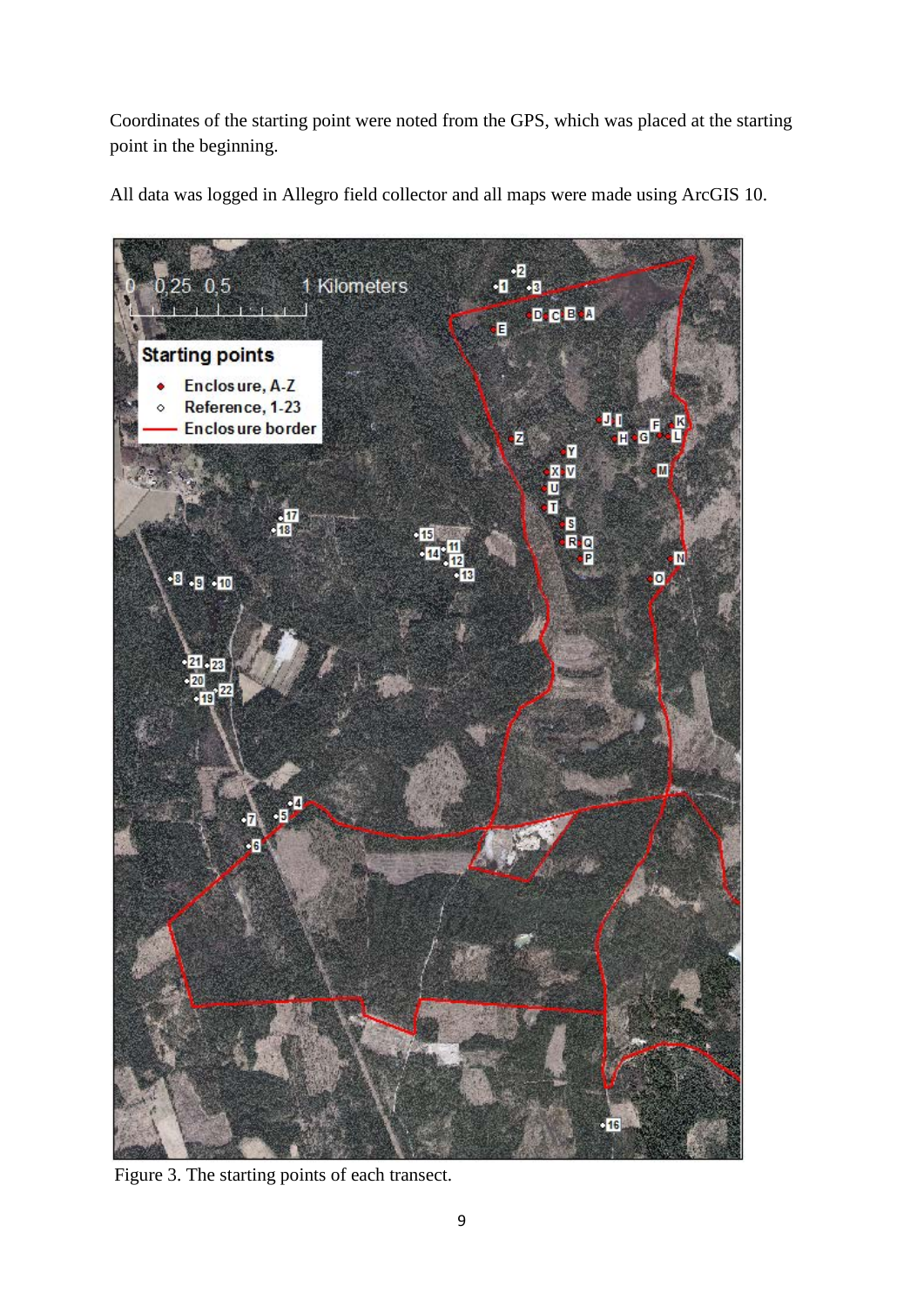#### **Data analysis**

#### **Effects on height structure**

Trees were assigned to different height classes to evaluate the effect of pony feeding activities on height structure. Because of the higher amount of seedlings  $( $3 \text{ m}$ )$  and the much smaller amount of saplings and older trees  $(>3 \text{ m})$ , only seedling size classes were included in the analysis. Dead standing trees was included in the analysis and the trees <3 m were divided into classes. To test for differences in forest structure between the enclosure and the reference area, hypothesis one, the mean number of individuals in each height class was plotted in a Student's t-test assuming equal variance. The four most occurring tree and shrub species inside the enclosure was also analyzed separately in the same way. Furthermore, the coefficient of variation (CV) for all individuals <3m, and for the four most common species was also calculated.

To analyze the degree of damage on trees, a regression analysis between height and proportion of damages, including both browsed twigs and gnawing on bark, was made. Also a Student's t-test was done for the difference in damage amount of the compared sites.

Distribution of tree data was tested for normality and if found necessary log-transformed to achieve normality. F-tests were used to determine if there were equal or unequal variances in the datasets. All tests were done in Microsoft Office Excel.

#### **Diversity of trees and shrubs**

The diversity of each area was calculated using Simpson's index of diversity, calculated through the following equation:

$$
Ds = 1 - \sum_{i=1}^{S} \frac{n_i (n_i-1)}{(N(N-1))}
$$

Where n is the total number of individuals in a particular species and N the total number of individuals of all species. In this analysis all trees <3 m were included.

# **Effects on ground vegetation**

At first the proportion of each ground cover variable were calculate and then to analyze the factors gathered the non-parametric test Mann-Whitney was used. In the analysis only variables which occurred more than 10 times in either of the areas were included.

# **Results**

# **Effects on tree height structure**

Although it seemed, by visual interpretation, to be a lower mean number of tree and shrub individuals/100  $m^2$  in height class 0,2-0,4 m and 0,5-0,7 m inside the enclosure than in the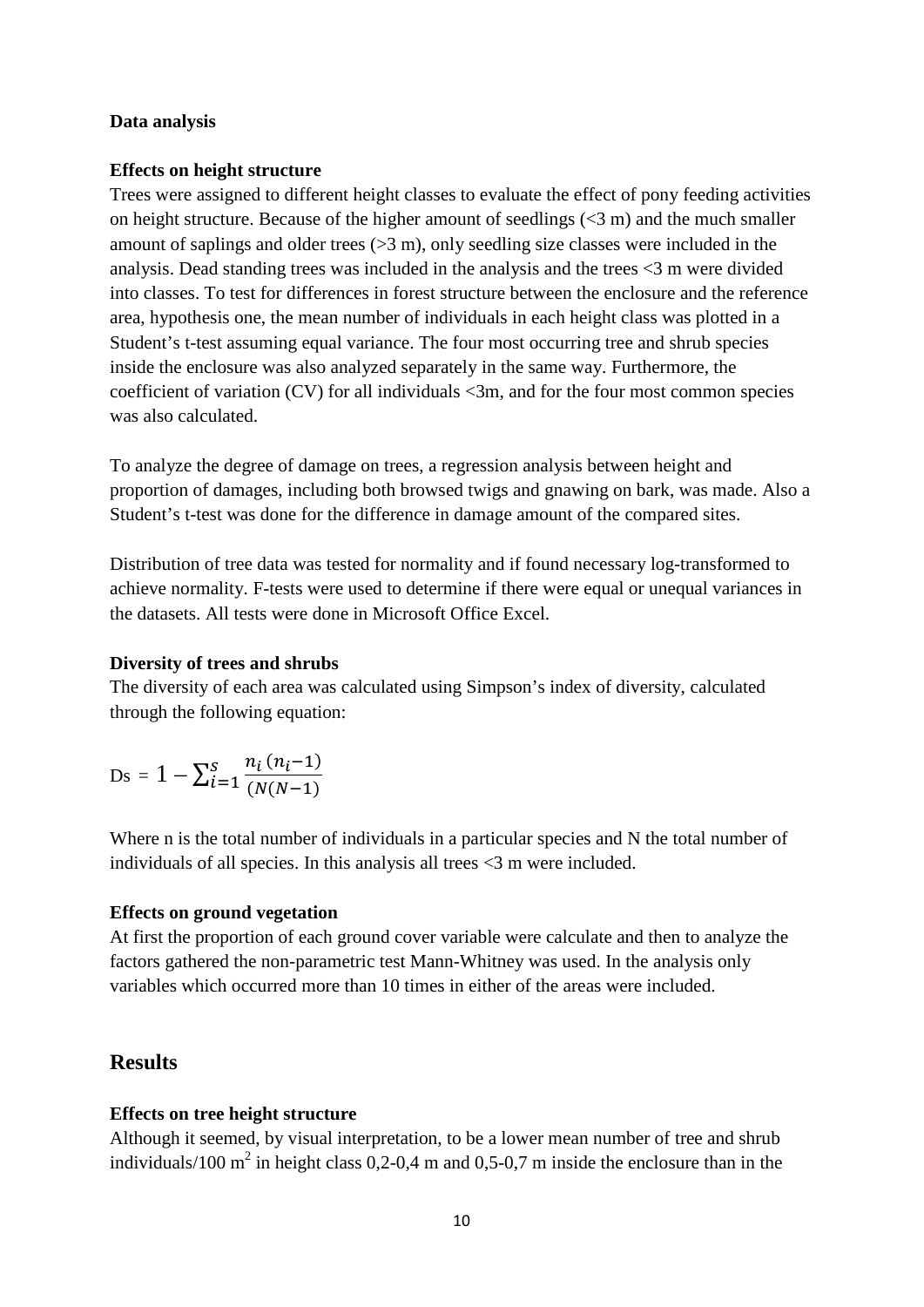reference area, however, there was no significant difference (P>0,05, Figure 4a). The CV is displayed in Figure 4b.



Figure 4. a) Mean number of tree and shrub individuals in each height class per 100  $m^2$ . Red bars represent the standard error of the mean. b) CV in each height class.

The four most occurring tree and shrub species inside the enclosure was alder buckthorn, juniper, birch (*Betula sp.*) and mountain-ash (*Sorbus aucuparia*). There was no significant difference in the height structure for either of the species (P>0,05; Figure 5a). The co-variance is displayed in Figure 5b.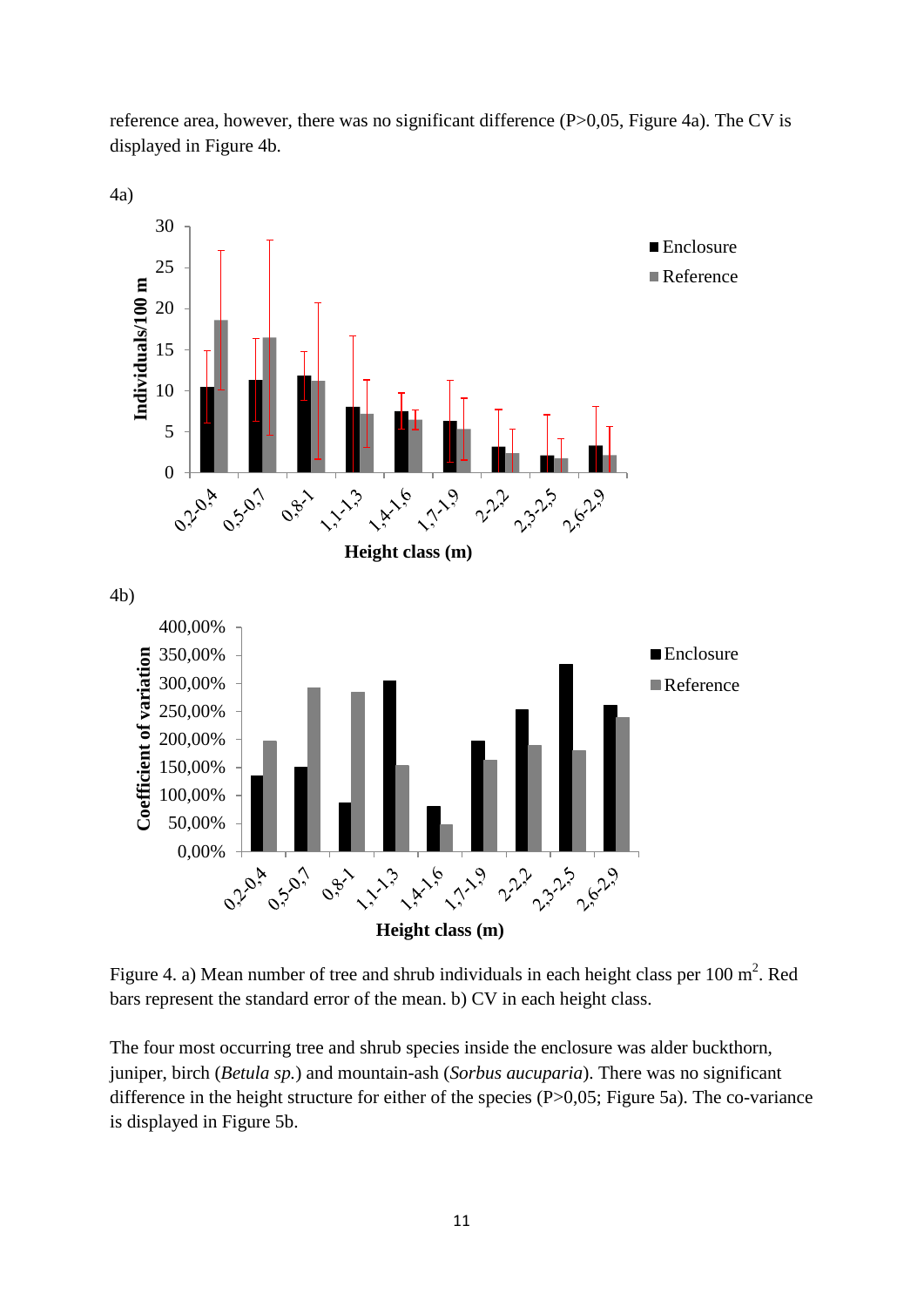

**Height class (m)**

Figure 5. a) Mean number of individuals of the four most common species' in each height class per 100  $m^2$ . Black bars represent the enclosure, grey bars the reference area and red bars the standard error of the mean. b) CV in each height class.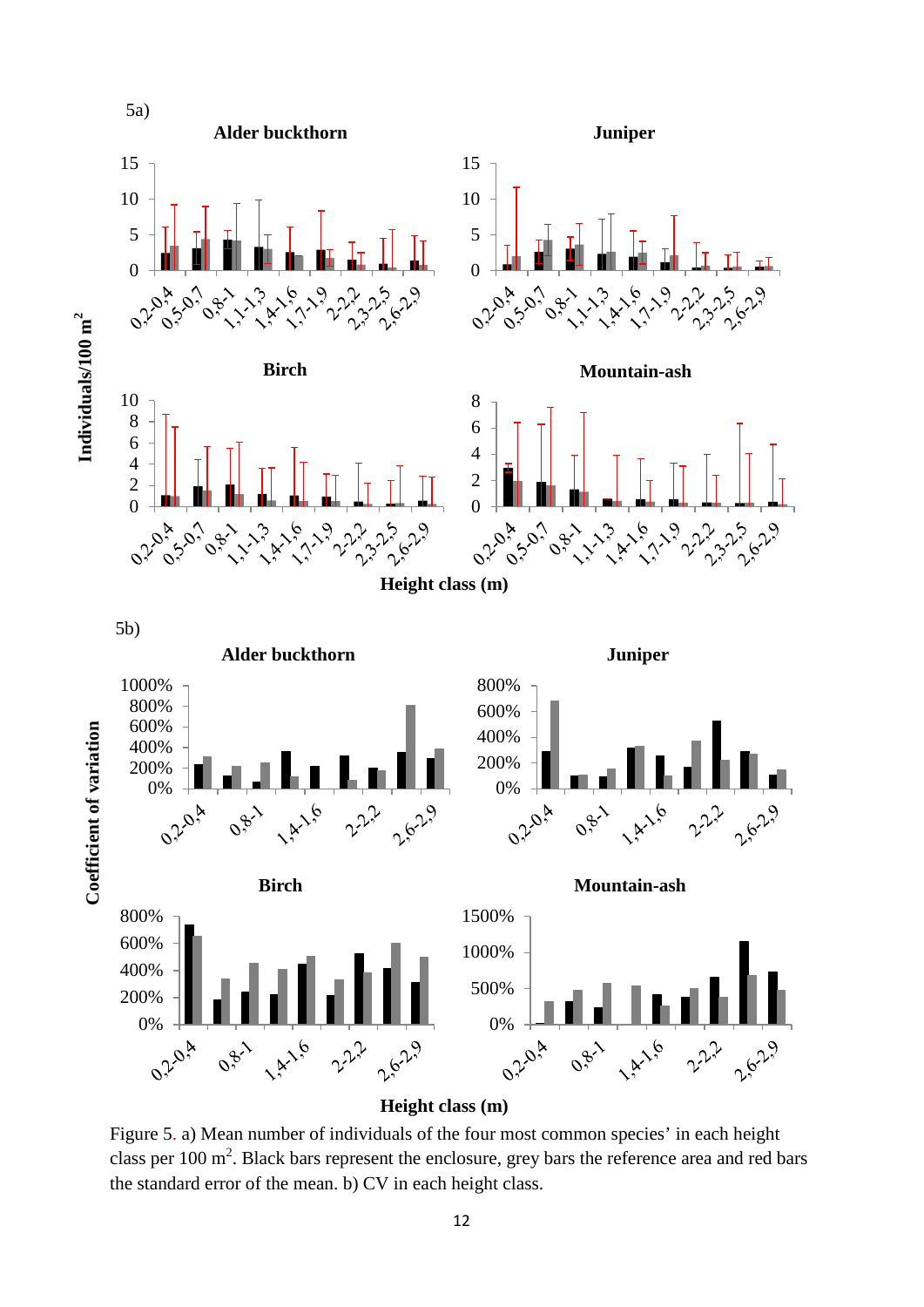#### **Damage to trees**

There was a significantly higher proportion of damaged tree and shrub individuals inside the enclosure ( $P=0.03$ ). The amount of trees damaged through browsing or gnawing on the bark decreased with increasing height (Figure 6).



Figure 6. Correlation between tree height and proportion of damaged trees.

#### **Diversity of trees and shrubs**

The diversity of each height class was compared between the sites, but there was no clear difference (Figure 7).



Figure 7. Simpsons index of diversity for each height class.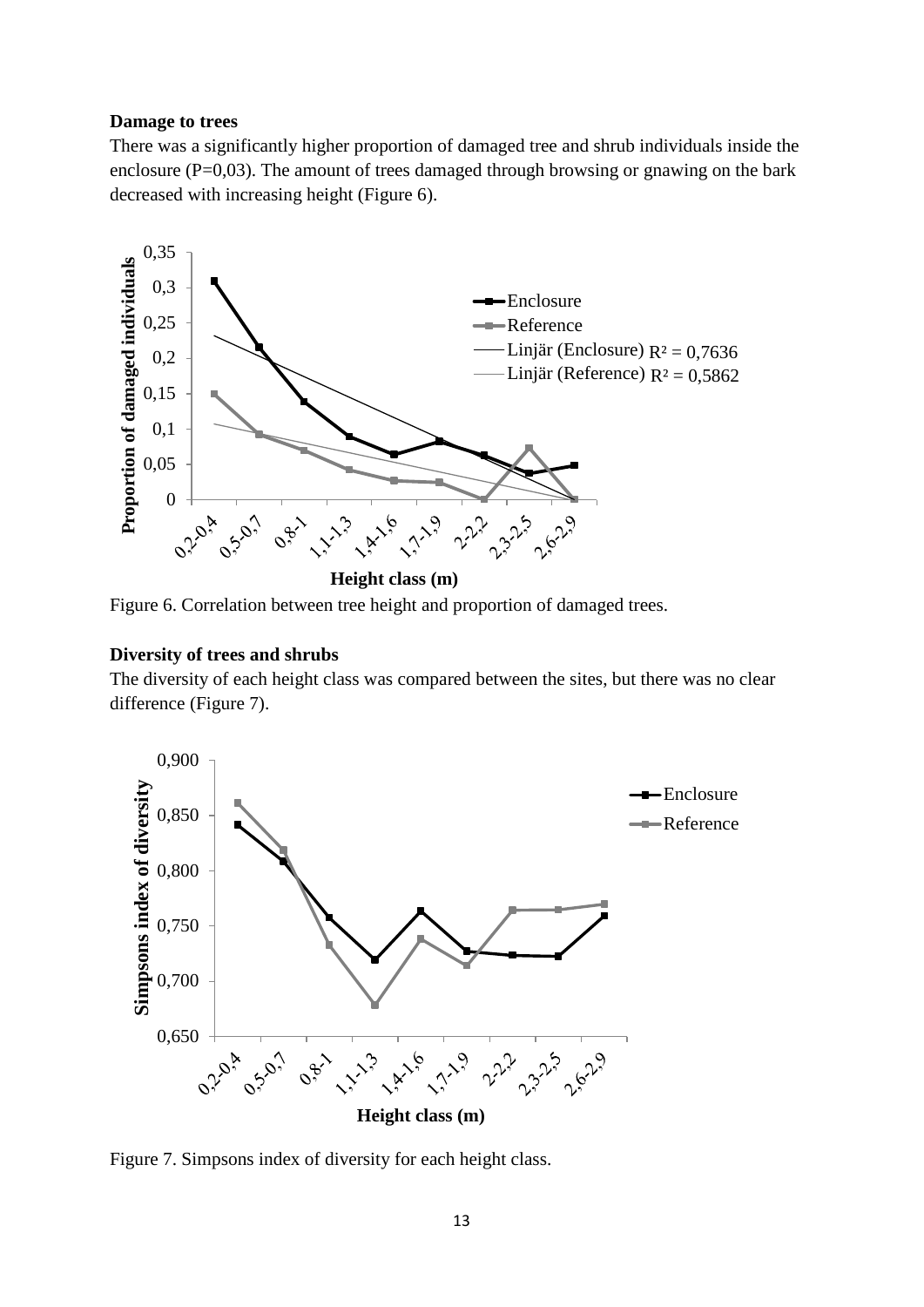# **Effects on ground vegetation**

All collected ground cover variables are displayed in Table 2. Plant litter, bare soil and wood rush were significantly more frequent in the enclosure (Plant litter; P<0,001, bare soil; P=0,029, wood rush; P<0,001), however grass was more frequent in the reference area (P<0,001, Figure 8).

| <b>Ground cover</b>                  | Enclosure $(n=25)$ | Reference $(n=23)$ |
|--------------------------------------|--------------------|--------------------|
| <b>Bryophytes</b>                    | 264                | 222                |
| <b>Grass</b>                         | 261                | 475                |
| <b>Plant litter</b>                  | 195                | 82                 |
| Snow                                 | 158                | 61                 |
| Common bracken (Pteridium aquilinum) | 84                 | 65                 |
| Blueberry (Vaccinium myrtillus)      | 61                 | 97                 |
| Lingonberry (Vaccinum vitis-idaea)   | 56                 | 43                 |
| Common hepatica (Anemone hepatica)   | 42                 | 44                 |
| Wood-rush (Luzula sp.)               | 34                 | 6                  |
| Bare soil                            | 28                 | $\overline{4}$     |
| Dead wood                            | 16                 | 8                  |
| Common heather (Calluna vulgaris)    | 13                 | 19                 |
| Horse faeces                         | 7                  | $\overline{0}$     |
| Water                                | $\overline{7}$     | $\mathbf{1}$       |
| Juniper (Juniperus communis)         | 6                  | 8                  |
| Lycopodiophyta sp.                   | 6                  | 5                  |
| Birch (Betula sp.)                   | 4                  |                    |
| Stone                                | 3                  | $\overline{3}$     |
| Spruce root                          | $\overline{2}$     | $\mathbf{1}$       |
| <b>Bark</b>                          | 1                  |                    |
| <b>Birch root</b>                    | 1                  | $\boldsymbol{0}$   |
| Spruce (Picea abies)                 |                    | $\overline{0}$     |
| European strawberry (Fragaria vesca) | $\theta$           | 3                  |
| Scots pine (Pinus sylvestris)        | $\overline{0}$     |                    |
| <b>Sum</b>                           | 1250               | 1150               |

Table 2. Number of points with occurrence of different ground cover variable.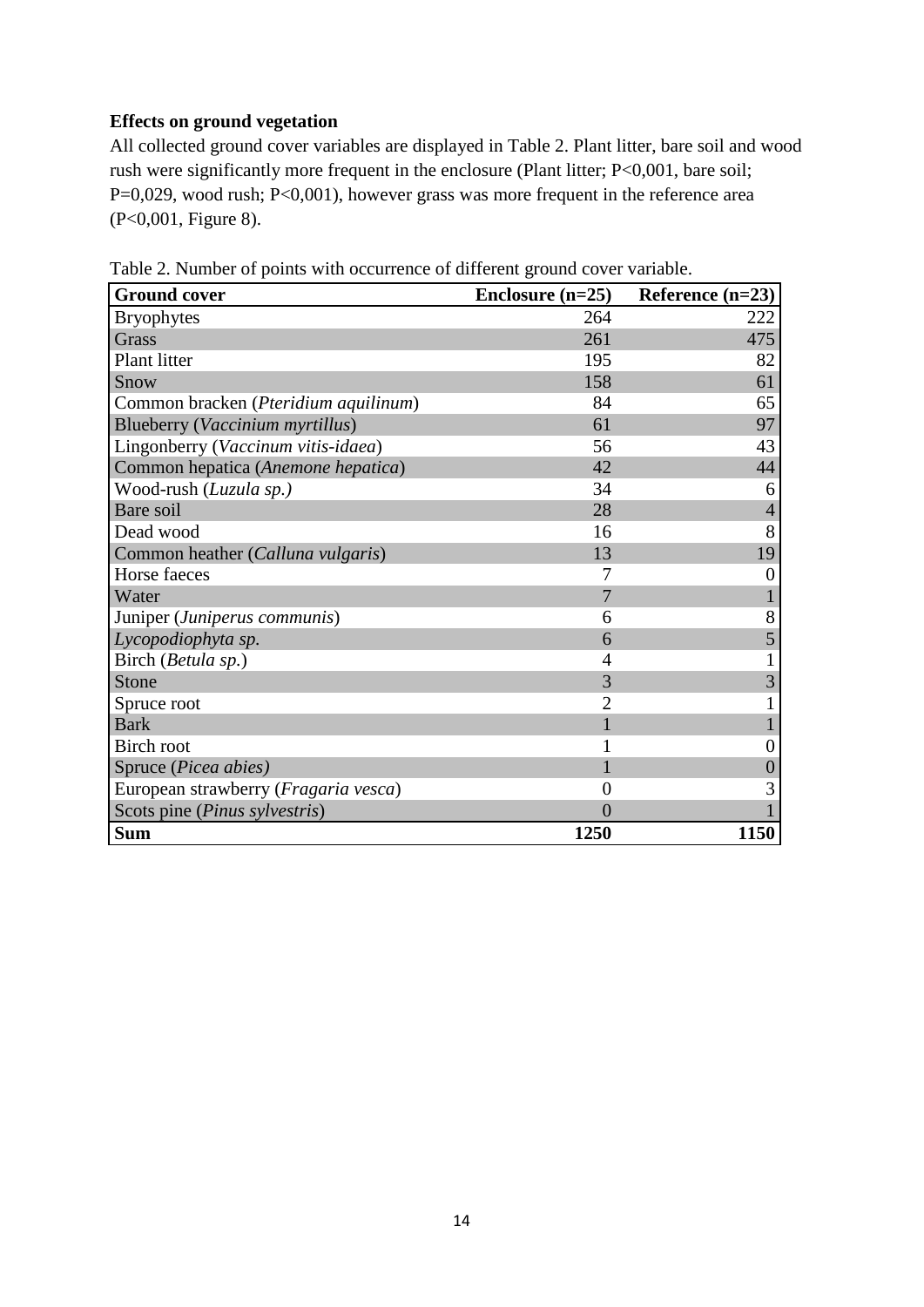

Figure 8. Arithmetic mean and standard error of mean (red bars) for the different ground cover types.

# **Discussion**

# **Effect on height structure and damaged trees**

There were no significant differences in tree and shrub height between the compared sites; the first hypothesis could therefore not be verified. The fact that there was no significant difference might depend on that horses due to their feeding ecology in most cases do not graze directly on woody plants (Duncan 1992). This result is in contrast with earlier studies made by Kuiters & Slim (2003), Buttler et al. (2008) and Kuijper et al. (2010a), but in line with a study made by Vandenberghe et al. (2007). Vandenberghe et al. (2007) concludes that cattle, which in conformity with horses are primarily grazers, affect the biomass of trees, but not necessarily the regeneration of small seedlings.

The variance of the mean, and the CV, was much larger for individuals in the reference area, particularly in the 0.8-1 m class when all trees were included. This indicate that the horses' presence, or the combined effect of horses and roe deer, could have a homogenizing effect on the height structure, which has been shown by Mathisen et al. (2010) on browsing animals such as moose.

The impact of horses on the tree and shrub community might have been stronger and/or different if the density of horses had been as high as the current population during the whole time period. Fluctuations in herbivore density were suggested by Kuijper et al. (2010b) to allow more natural and diverse forest development, whilst constant size of population could lead to single species, even aged stands.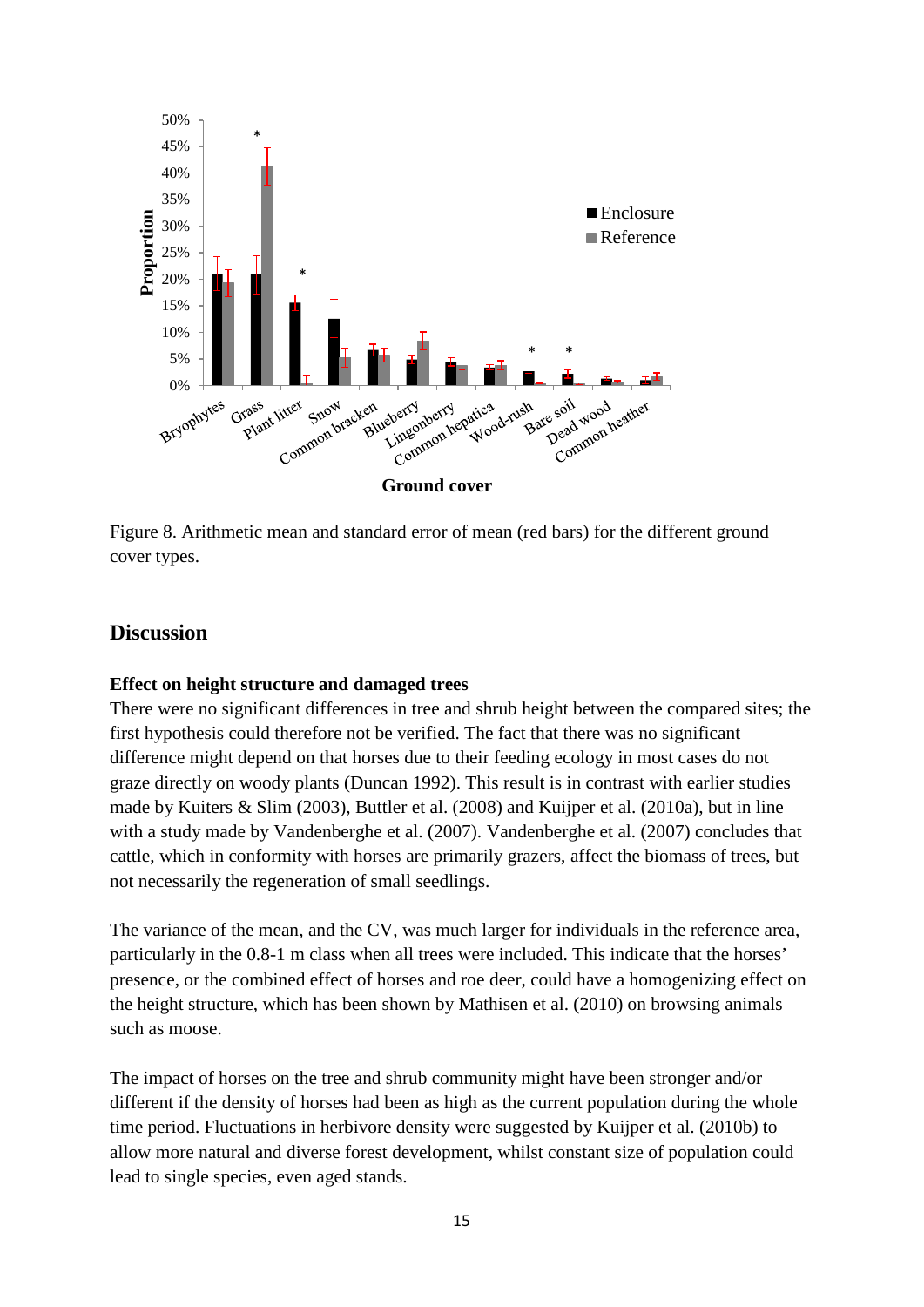The fact that the horses are moved between the enclosures during the year could also affect the outcome of the result. As showed by Kuiters & Slim (2003) there is a shift in habitat use as the grazing season proceeds, with a higher preference for grazing in more forested areas later in the season. The horses would also seek shelter in the woodlands during night, but during this time they would mostly rest, not graze.

Trampling by the ponies probably affect the seedlings, which is in line with the findings of Liss (1988), that other livestock, such as cattle, mostly damages trees through trampling. Furthermore, Mayer et al. (2006) suggested that cattle also cause damage while scratching themselves on available woody plants. This could probably also be applied on the horses in this study, although this was not surveyed.

#### **Diversity among trees and shrubs**

The second hypothesis, concerning diversity among trees and shrubs, was not confirmed. Both inside and outside the enclosure the diversity was highest in the lowest height classes and decreased with increasing height. The amount of damage on trees and shrubs also follows the same pattern. Several studies has shown that an intermediate disturbance enhances diversity (Collins et al. 1995, Mathisen et al. 2010, Mayor et al. 2012), which might suggest that the amount of grazing both inside and outside the enclosure is of intermediate nature.

The effect of the ponies might be more obvious in a study focusing on other vascular plants, rather than trees. There could also be effects on other taxa, as shown in Öckinger et al. (2006) where both vascular plants and butterflies were positively affected by grassland management actions like grazing.

# **Ground cover**

The significant differences in the proportion of grass and bare soil indicate that the horses, as stated in the third hypothesis, have a defined impact on the ground cover. Since horses graze primarily on grass (Duncan 1992) the logical outcome is that grass is less common in a grazed area. Observations made in the field also support that the differences in the amount of bare ground is due to trampling. This probably benefits species able to cope with a disturbed environment, which has been shown in previous studies (Kuijper et al. 2010b, Rigueiro-Rodriguez et al. 2012).

There could also be secondary effects of the horses' presences in the area; they are likely to facilitate seed dispersal and soil fertilization through their excrements, which has been showed in studies concerning other livestock animals. The work of Fisher et al. (1996) showed that during one summer one sheep could transport up to 8500 seeds from a number of different vascular plants, whilst Buttler et al. (2008) showed that excrements from cattle modified diversity by facilitating more nitrophilous species in areas with faeces and liquid excrements.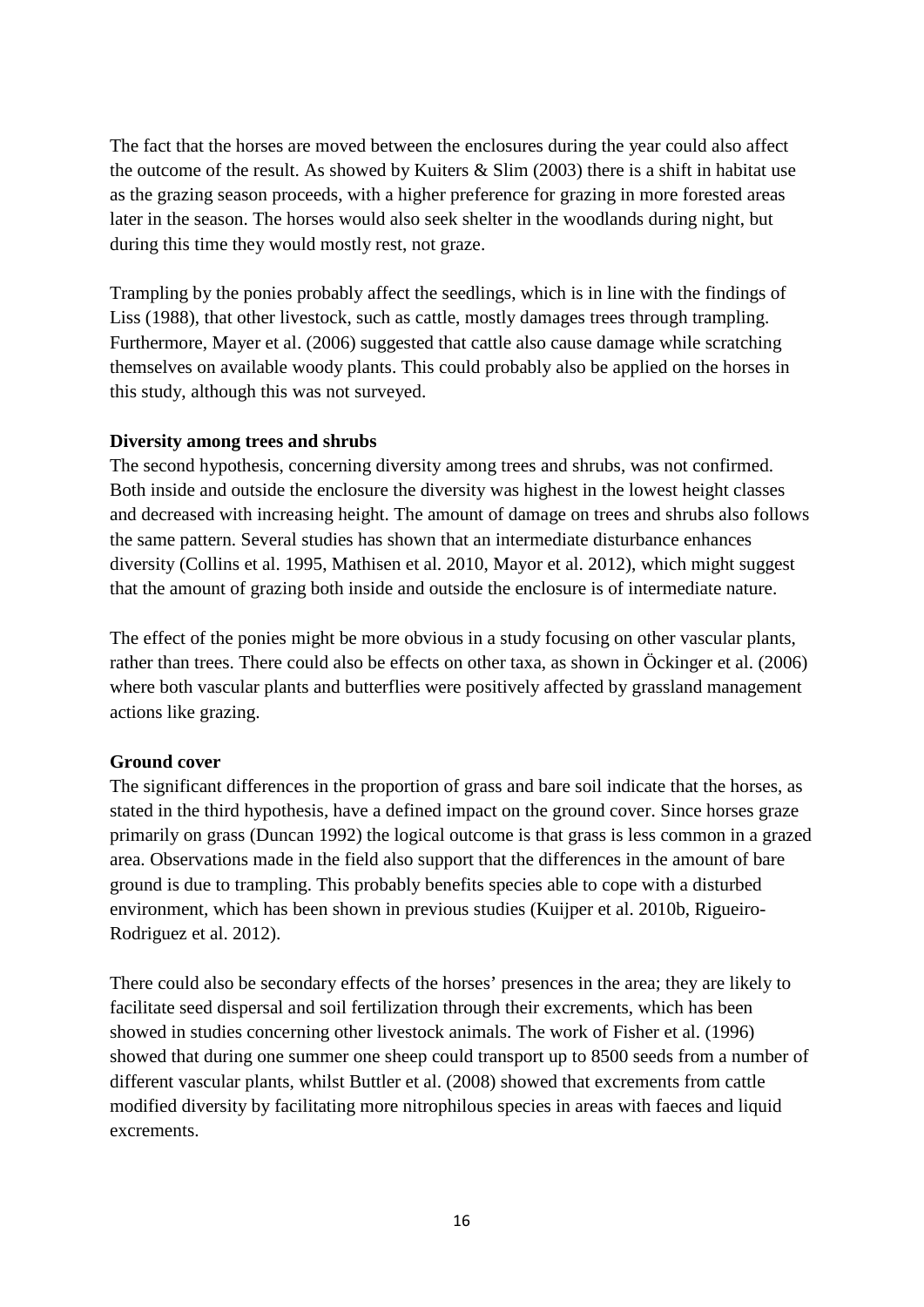# **Further notions**

It is important to remember that the historical land use on Gotland may have influenced the study. It is hard, if not impossible, to find forests that are not affected by forest management and/or historical agriculture. Horses have also been roaming freely on the island for about 5000 years, but only been fenced in this area for about 80 years. This may have affected the reference sites.

# **Conclusion**

According to the County Administrative Board (2004) the ponies play an important part in the maintenance of the nature reserve in the northern part of the fall enclosure. The action plan states that the ponies contribute to keep the forest in a desired open stage, but since this survey did not completely support this theory the management actions of the nature reserve is questionable. It may therefore be relevant to modify the way the horses are kept so they can continue to contribute to the openness of the forest.

The rotation between the enclosures, and the supplementary feeding in the winter enclosure, probably prevents some of the impacts that could be done by the horses. Winter is the time when the ponies are expected to graze mostly in woodlands (Kuiters & Slim 2003), and therefore apply the most pressure on the vegetation. As the rotation and supplementary feeding proceeds these effects could be partially undermined, or even prevented, which in turn could influence the positive effects on diversity. Furthermore, the effects on diversity in one area could affect that of another, since the source and dispersal possibilities of different plant species may be altered.

Other livestock animals, such as goats, would probably have a more pronounced effect on the recruiting trees since they feed more intense on all available vegetation (Wood 1987). Trampling, excrements and grazing all contribute to creating a more heterogeneous habitat, which in the long run should facilitate higher biodiversity among both flora and fauna.

That the horses do not seem to influence the regeneration of trees opens up for an expansion for this type of horse keeping, and maybe for other grazers and intermediate feeders as well. For example, it could be combined with horsemeat production and/or rewilding projects with horses.

# **Future studies**

It would be highly interesting to further look in to the processes and interactions between these animals and their environment. This pilot study opens up for further investigations on how the ponies affect the diversity, soil, flora and fauna.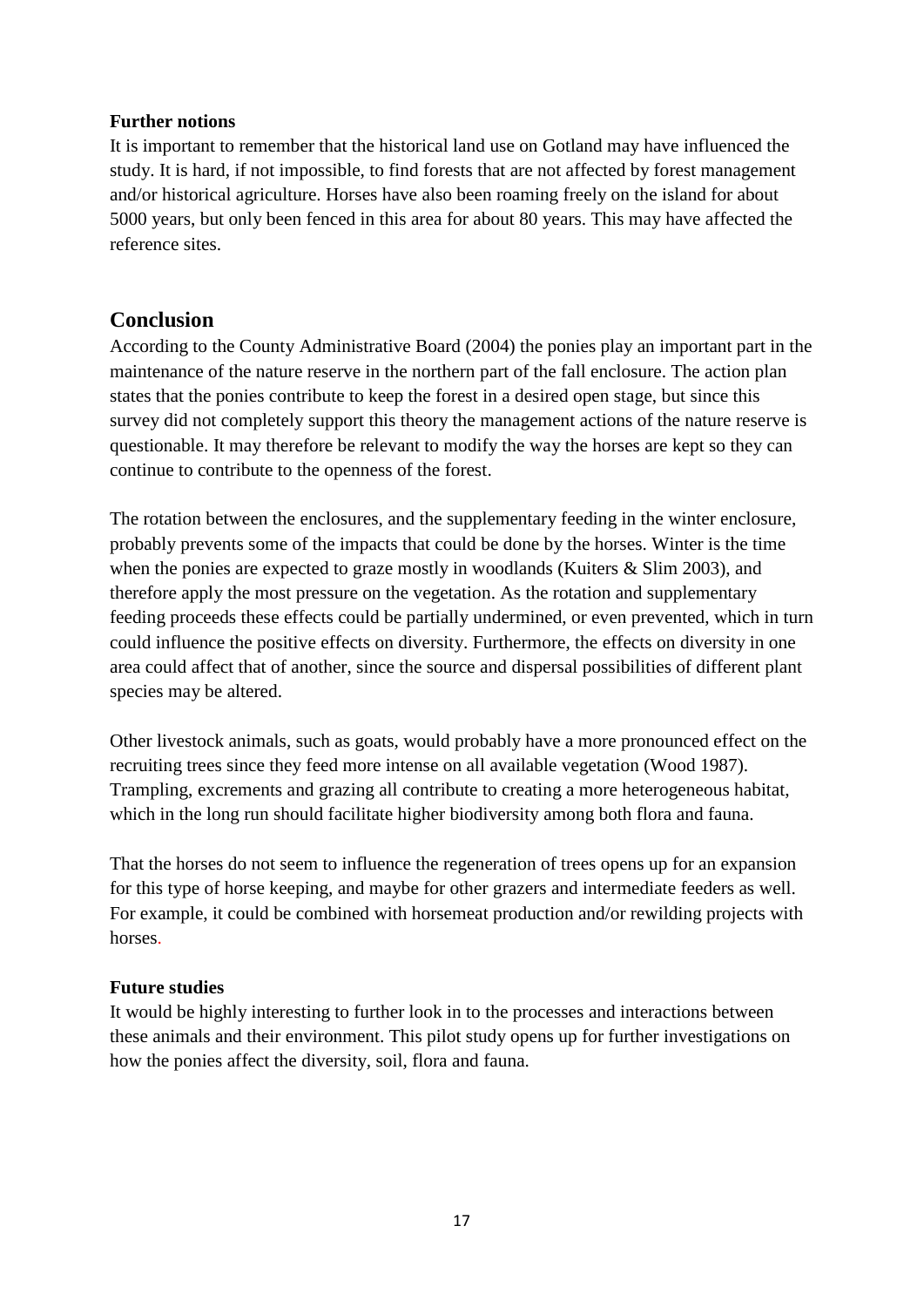# **Acknowledgements**

First of all I'd like to thank my supervisors Lars Edenius and Carl-Gustaf Thulin for the opportunity to do this study and for valuable advice along the way, I'm also grateful to Joris Cromsigt for his knowledge and advice on theoretical matters. Also I'd like to thank Ingvar Andersson, superintendent at Lojsta hed, for sharing his knowledge about the Gotland ponies and Lojsta hed, and finally a great thanks to Johan Fahlman for inputs, proof-reading and a never ending support.

# **References**

- Axelsson Linkowski, W. 2009. Utmarksbete, främst skogsbete, och dess effekter på biologisk mångfald. Centrum för biologisk mångfald. Uppsala.
- Buttler, A., Koher, F. and Gillet, F. 2008. The Swiss Mountain Wooded Pastures: Patterns and Processes. *Agroforestry in Europe*. 6:377–396.
- Collins, S L., Glenn, S M., and Gibson, D J. 1995. Experimental Analysis of Intermediate Disturbance and Initial Floristic Composition: Decoupling Cause and Effect. *Ecology.* 76(2):486-492
- County Adminsistrativ Board. 2004. Länsstyrelsen Gotlands län, Beslut om bildande av naturreservatet Botes källmyr, Gerum och Linde socknar, Gotlands kommun.
- Donlan, J., Berger, J., Bock, E C., Bock, J H., Burney, D A., Estes, J A., Foreman, D., Martin, P S., Roemer, G W., Smith F A., Soulé M E. and Greene H W. 2005. Re-wilding North America. *Nature*. 436:913-914
- Donlan, J., Berger, J., Bock, E C., Bock, J H., Burney, D A., Estes, J A., Foreman, D., Martin, P S., Roemer, G W., Smith F A., Soulé M E. and Greene H W. 2006. Pleistocene rewilding: An optimistic agenda for twenty-first century conservation. *The American Naturalist*. 168(5):660-681.
- Duncan, P. 1992. Horses and grasses The nutritional ecology of equids and their impact on the Camargue. Ecological studies 87. Springer Verlag, New York.
- Ejendal, B. and Hollström, H. 2004. De gotländska skogsrussen. Dialogos förlag, Stockholm.
- Fahnestock, J T. and Detling J K. 1999. The influence of herbivory on plant cover and species composition in the Pryor Mountain Wild Horse Range, USA. *Plant Ecology.* 144:145-157
- Fischer, S F., Poschlod, P. and Beinlich, B. 1996. Experimental studies on the dispersal of plants and animals on sheep in calcareous grasslands. *Journal of Applied Ecology.* 33:1206–1222.
- Holdo, M R., Holt, R D. and Fryxell, J M. 2009. Grazers, browsers, and fire influence the extent and spatial pattern of tree cover in Serengeti. *Ecological Applications*. 19(1):95-109
- Hollström, H. 2010. Skogsrussen på Lojsta hed. Dialogos förlag, Stockholm.

Jordbruksverket. 2008. Jordbruksverkets statistikdatabas. Historisk statistik. Kap.1 Företag och ägoslag. http://statistik.sjv.se/Database/Jordbruksverket/databasetree.asp 2013-05-07 Jordbruksverket. 2012. Jordbruket i siffror 1866-2007.

Kuijper, D P J., Joris, P., Cromsigt, G M., Jedrzejewska, B., Miscicki, S., Churski, M., Jedrzejewski, W. and Kweczlich I. 2010a. Bottom-up versus top-down control of tree regeneration in Bialowieza Primeval Forest, Poland. *Journal of Ecology*. 98:888-899.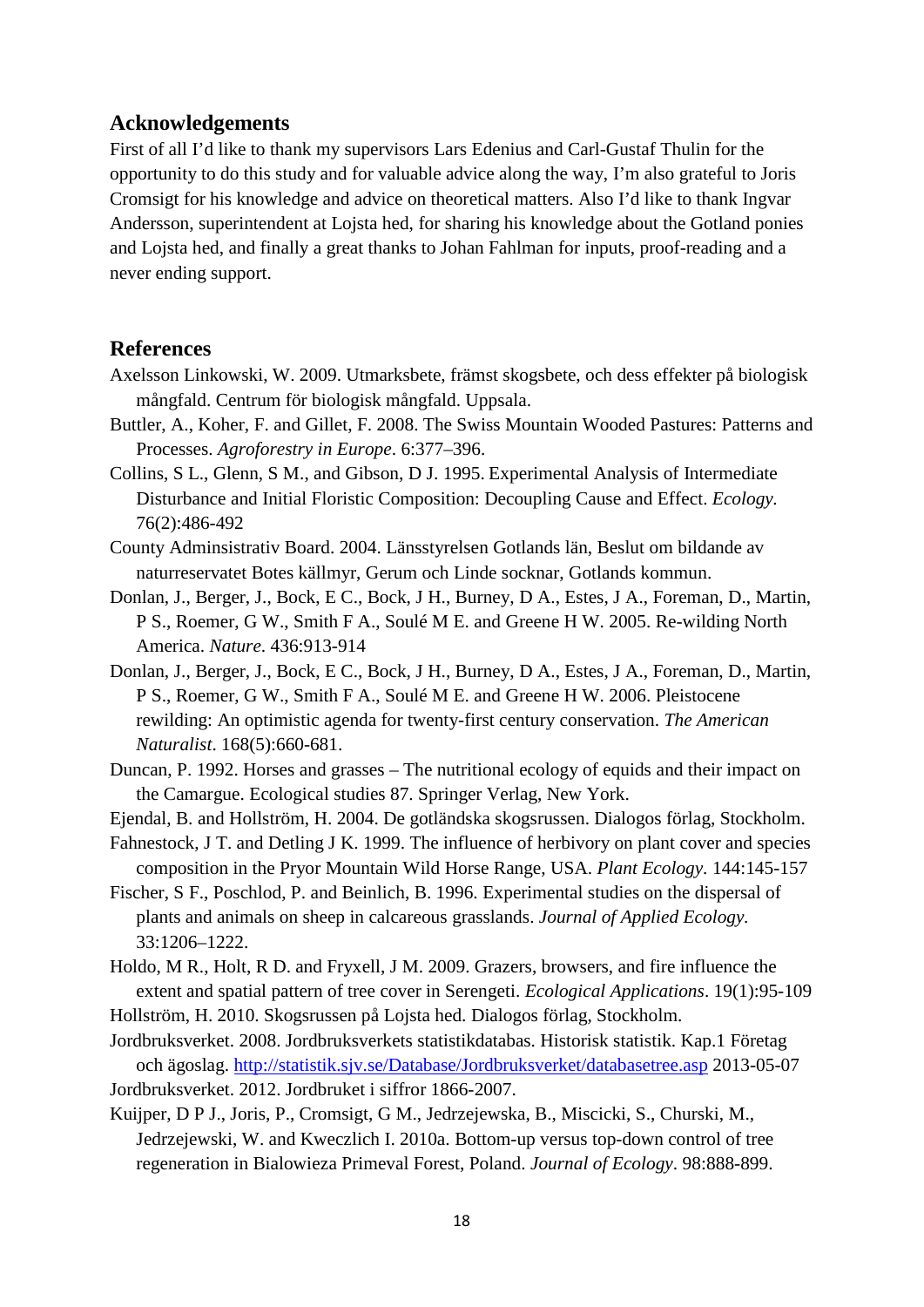- Kuijper, D P J., Jedrzejewska, B., Brzeziecki, B., Churski, M., Jedrzejewski, W. and Zybura, H. 2010b. Fluctuating ungulate density shapes tree recruitment in natural stands of the Bialowieza Primeval Forest, Poland. *Journal of Vegetation Science.* 21:1082-1098
- Kuiters, A T. and Slim, P A. 2003. Tree colonisation of abandoned arable land after 27 years of horse-grazing: the role of bramble as a facilitator of oak wood regeneration. *Forest Ecology and Management.* 181:239-251
- Liss B.-M. 1988. Der Einfluss von Weidevieh und Wild auf die natürliche und künstliche Verjüngung im Bergmischwald der ostbayerischen Alpen. *Forstwissenschaftliches Centralblatt* 107(1):14-25
- Lojstahedrussen.se. 2013. www.lojstahedrussen.se 2013-04-29
- Mathisen, K M., Buhtz, F., Danell, K., Bergström, R., Skarpe, C., Souminen, O. and Persson, I L. 2010. Moose density and habitat productivity affects reproduction, growth and species composition in field layer vegetation. *Journal of Vegetation Science.* 21:705-716
- Mayer, A C., Stöckli, V., Konold, W. and Kreuzer, M. 2006. Influence of cattle stocking rate on browsing of Norway spruce in subalpine wood pastures. *Agroforestry Systems*. 66:143- 149
- Mayor, S J., Cahill, J F., He, P., Solymos, P. and Boutin, S. 2012. Regional boreal biodiversity peaks at intermediate human disturbance. *Nature Communications.* 3:1142
- NE.se. 2013. Landbrygga. http://www.ne.se/lang/landbrygga 2013-04-29
- Olff, H., Vera, F W M., Bokdam, J., Bakker, E S., Gleichman, J M., de Maeyer, K. and Smit, R. 1999. Shifting mosaic in grazed woodlands driven by the alternation of plant facilitation and competition. *Plant Biology.* 1:127-137
- Pauly, D. 1995. Anecdotes and the shifting baseline syndrome of fisheries. *Tree.* 10:430
- Pykälä, J. 2000. Mitigating human effects on European biodiversity through traditional animal husbundry. *Conservation Biology.* 14(3):705-712
- Rigueiro-Rodriguez, A., Mouhbi, R., Santiago-Freijanes, J J., del Pilar Gonzáles-Hernández, M. and Mosquera-Losada, M. 2012. Horse grazing systems: understory biomass and plant biodiversity of a *Pinus radiata* stand. *Scientia Agricola.* 69(1):38-46
- SMHI Klimatdata 1961-1990, 2009. www.smhi.se 2013-04-17
- SMHI. 2013. Gotlands klimat http://www.smhi.se/kunskapsbanken/meteorologi/gotlandsklimat-1.4887 2013-05-13
- SGU. 2013. Sveriges Geologiska Undersökning, Kartgeneratorn. www.sgu.se 2013-05-02
- Vandenberghe, C., Francois Freléchoux, F., Moravie, M., Gadallah, F. and Buttler A. 2007 Short-term effects of cattle browsing on tree sapling growth in mountain wooded pastures. *Plant Ecology.* 188:253-264
- Wood, G M. 1987. Animals for biological brush control. *Agronomy Journal.* 79(2):319-321
- Öckinger, E., Eriksson, A., and Smith, H G. 2006. Effects of grassland abandonment, restoration and management on butterflies and vascular plants. *Biological conservation.*  133:291-300